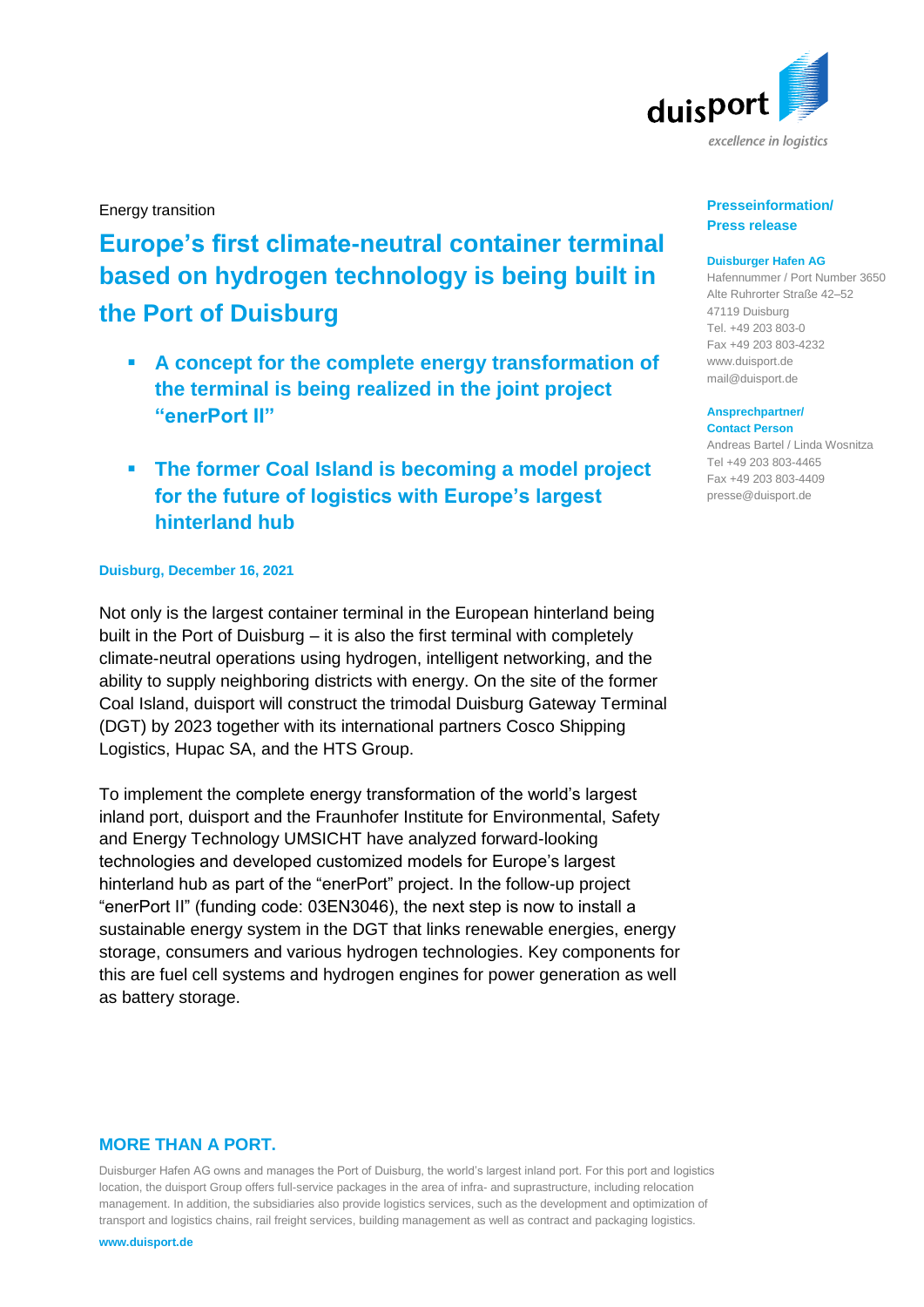

# **"enerPort II" is the first implementation project on the topic of hydrogen in the Port of Duisburg**

"In the Duisburg Gateway Terminal, our operations will not only be state-ofthe-art, digital and efficient, but also 100 percent climate-neutral. The largest development project since 'logport I' 22 years ago is a model project with a resonance far beyond the Port of Duisburg. It shows what the logistics and energy supply of tomorrow will look like," says duisport CEO Markus Bangen.

Other partners in the first hydrogen project to be implemented directly in the Port of Duisburg are Westenergie Netzservice GmbH, Rolls-Royce's Power Systems business unit, Netze Duisburg GmbH, Stadtwerke Duisburg and Stadtwerke Duisburg Energiehandel GmbH. The project is being funded by the German Federal Ministry of Economics and Climate Protection for a period of four years as part of the "Hydrogen Technology Offensive".

# **Duisburg Gateway Terminal to be operated as self-sufficiently as possible**

"Specifically, we will implement a sustainable, hydrogen-based energy concept that aims for a high level of self-sufficiency," says Alexander Garbar, Deputy Head of Corporate Development and Sustainability Manager at duisport. "An intelligent local energy network couples and controls renewable energies in the form of photovoltaic and hydrogen-based combined heat and power plants with electrical and thermal energy storage systems as well as hydrogen storage and consumers such as onshore power, charging stations and crane systems. A future supply of adjacent districts will also be considered on a theoretical basis."

"Inland ports are special urban districts with their own energy requirements," says Dr. Anna Grevé, Head of the Electrochemical Energy Storage Department at Fraunhofer UMSICHT. "They provide a home for both national and international freight transport as well as other industries and trades, and are also often located close to residential areas. As a consequence, their further development must meet economic requirements alongside climate and environmental protection requirements."

# **MORE THAN A PORT.**

Duisburger Hafen AG owns and manages the Port of Duisburg, the world's largest inland port. For this port and logistics location, the duisport Group offers full-service packages in the area of infra- and suprastructure, including relocation management. In addition, the subsidiaries also provide logistics services, such as the development and optimization of transport and logistics chains, rail freight services, building management as well as contract and packaging logistics.

#### **www.duisport.de**

## **Presseinformation/ Press release**

## **Duisburger Hafen AG**

Hafennummer / Port Number 3650 Alte Ruhrorter Straße 42–52 47119 Duisburg Tel. +49 203 803-0 Fax +49 203 803-4232 [www.duisport.de](http://www.duisport.de/) [mail@duisport.de](mailto:mail@duisport.de)

#### **Ansprechpartner/ Contact Person**

Andreas Bartel / Linda Wosnitza Tel +49 203 803-4465 Fax +49 203 803-4409 presse@duisport.de